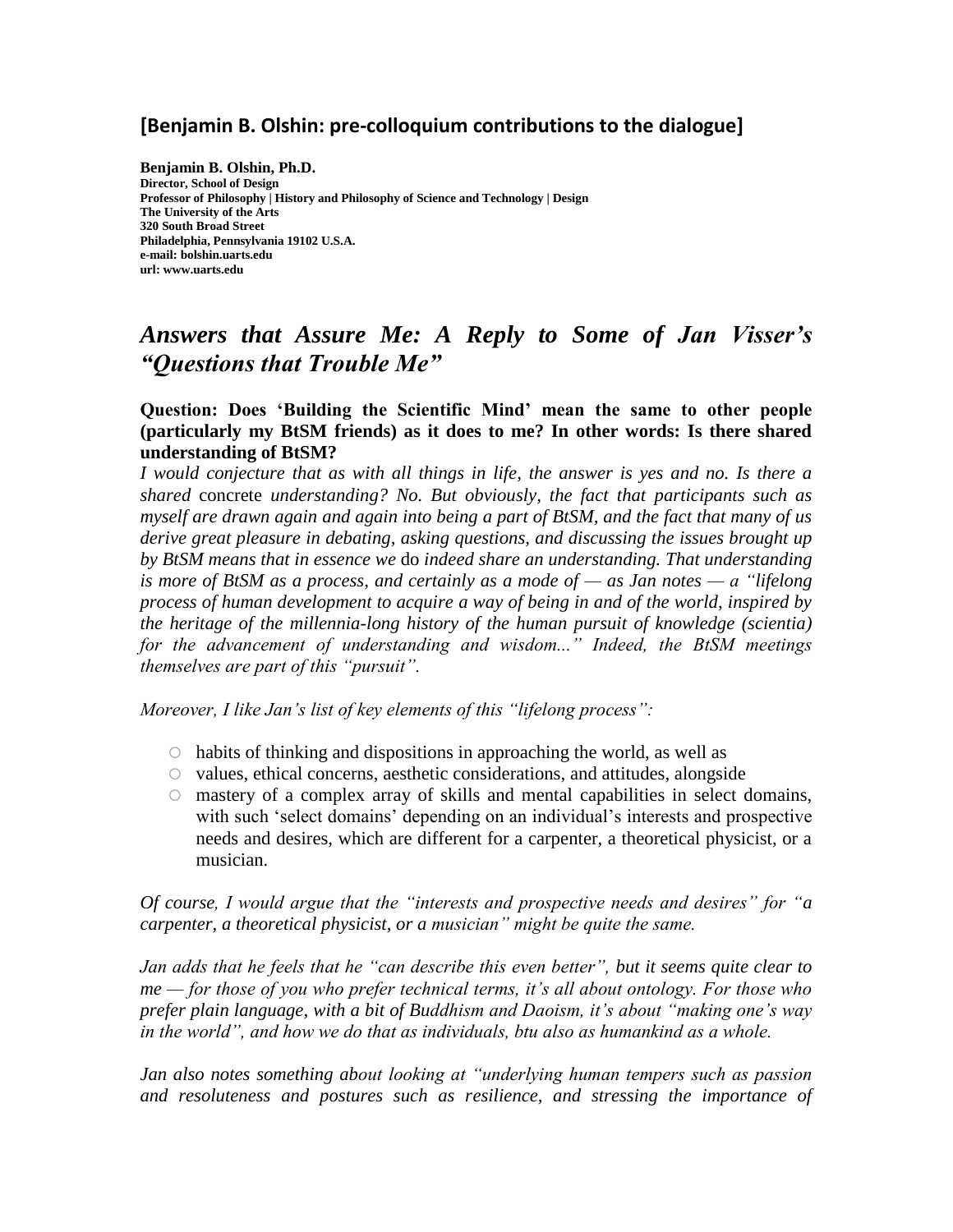*embodiment." I am guessing that he's interested in that because science or even just*  scientia *seems a bit too rational and thus too narrow in focus. However, I'd add that it's important to see the connection between passion, etc., and things like* scientia. *Human beings seem to have both a rational and emotional side (to be a bit simplistic), and it is indeed relevant for BtSM to look at that.*

### **Question: Can we imagine planet earth, its biosphere, and humanity in the year 42015? What can we learn from such a prospective view against the backdrop of what we may learn by looking back at the heritage of our forebears who lived, as long as forty thousand years ago, in the area where we meet?**

*Not only is it hard to human beings to imagine this far into the future, it seems difficult for them to think about the future at all. But I want some positive answers here to Jan's questions, and I would say the following: Instead of thinking about somehow leaving a "time capsule" for 42015, hoping that they will remember and understand us, we should think about building* continuity *from now until that distant future age. The memory of our current civilizations and its struggles and errors and hopes should be a living memory.* We need to set up the apparatus for that lineage now. I see that as part of the mission of *the BtSM*

## **Question: What inroads can we make into imagining the learning landscape of the future, based on our appreciation of what it means to be human in the 21st century and beyond?**

*Jan very nicely in the background he gives to this question resonates with what I've said above. Jan notes that the for the "learning landscape" to change, society "requires a community to foment the desired change." He adds that such a "community is growing, but slowly." It is that community that must grow and create a new form of learning, and build, then, the living legacy of preserving the past and shaping the future — one long line of more and more enlightened human learning and existence.*

## **Question: What technological, pedagocical and content knowledge and know-how will determine the effectiveness of future learning environments? What else is needed?**

*I am not — despite being a professor — an expert in education. Therefore, I cannot answer this question of Jan's directly. I would add this, however, drawn from my own twenty years of teaching: First of all, what I see most often in education is a lack of content, period. Students spend an inordinate amount of time in a classroom (and this is especially true in secondary schools, undergraduate programs in universities, and even graduate programs) but the actual amount of learning is incommensurate with that time. In technical fields, this is less so, but I would feel safe in making this generalization across all subject areas and almost all institutions of learning. More profound a problem, however, is that almost all education, both in technical areas and the humanities, lacks a strong component of philosophical and ethical content. We create in both Western and Eastern cultures students with some technical proficiency but virtually no context. The Chinese have a wonderful term for this:* 書呆子 *(shu dai zi), which means, literally, "book stupid" — all the knowledge from reading lots of books, but no actual ability or socialization to use that knowledge in a formative way.*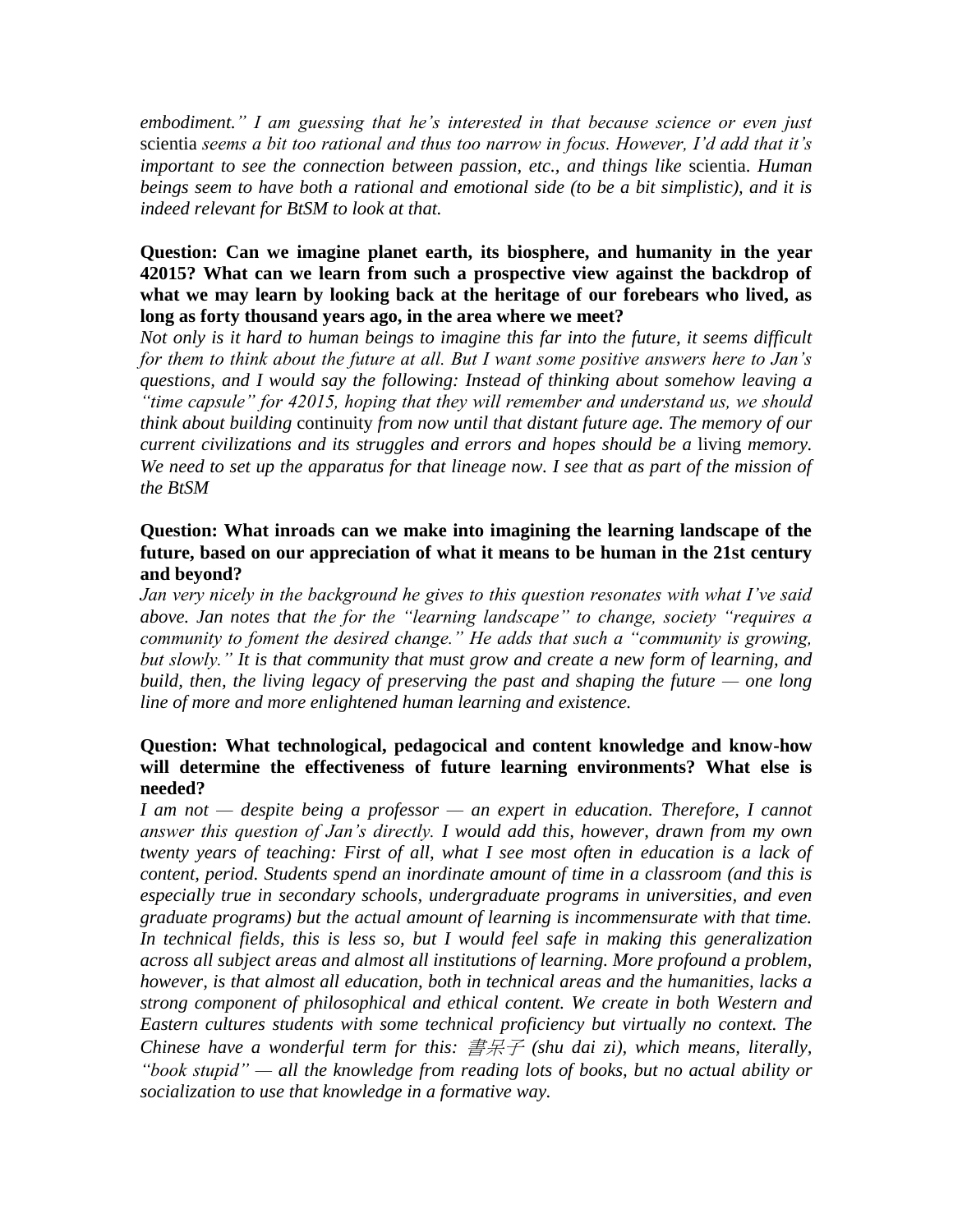#### **Question: How come those who spend years and years in school still exit it with deficient abilities to use their intellectual faculties critically? Can this be repaired?**

*I've addressed this question in my answer to the preceding one. But again, since I wish to be positive in these comments, let me talk about the tag question here: "Can this be repaired?" Absolutely. In fact, in my years of teaching, I have seen that it is the students themselves who* desire *context, who crave it, and who feel lost with only technical knowledge. They want to know how to navigate through their lives, and they see clearly what's needed. We also have teachers all over the world who can teach things like philosophical context, ethics, and so on.*

### **Question: What has gone wrong with religious sentiment? In the face of evolving secularization, what is it in the cultural heritage of humanity's religious past that should possibly be preserved and remain available for contemplation by future generations?**

*This is a wonderful point for discussion, and I hope Jan and others pursue it at the conference. I would add the following, as this recently came up in a different context in a discussion that I had with someone currently in seminary school. There is nothing wrong with religious sentiment per se; rather, the problem is that religion is poorly understand and, to use Jan's term from another question, religion is not "embodied" in a healthy and formative way by human beings. Moreover, secularization is not the "answer" that has been so readily embraced by so many in the recent times; secularization simply creates an even more terrifying scenario: one where human beings become the final arbriters of all things, and cease to see themselves as part of a much greater universe.*

## **Question: What holds us from living in constructive symbiosis with the environment of which we are part?**

*This is a profound question. I look at this question briefly in my BtSM contribution, which I cite here: In terms of violence, human societies often see no connection between our approach to the environment and our approach to each other. While a number of distinguished environmentalists, naturalists, and other thinkers have argued against it, human beings most often continue to view the natural environment as resource to be exploited. This is an act of violence at the most fundamental level: the exhaustion of something finite — that is, killing it.*

*Again, historically, even early societies were capable of exhausting their environment, with Easter Island perhaps being the most famous example. But we cannot say now, in 2015, that we are ignorant of the dangers inherent in such actions. The intellectual knowledge of such facts must become part of our natural behavior, so that viewing the Earth and the environment as partners becomes the default state of existence.*

#### **Question: What has gone wrong in the development of democracy? Can it be repaired? How?**

*This is the last question I will address here, and I could not hope to do justice to it there are many factors affecting democracy in the current era, and I look forward to hearing Jan's take on this problem. As a U.S. citizen, I will give my perspective, since this is a topic discussed in my country frequently these days. In the U.S., there has been a*